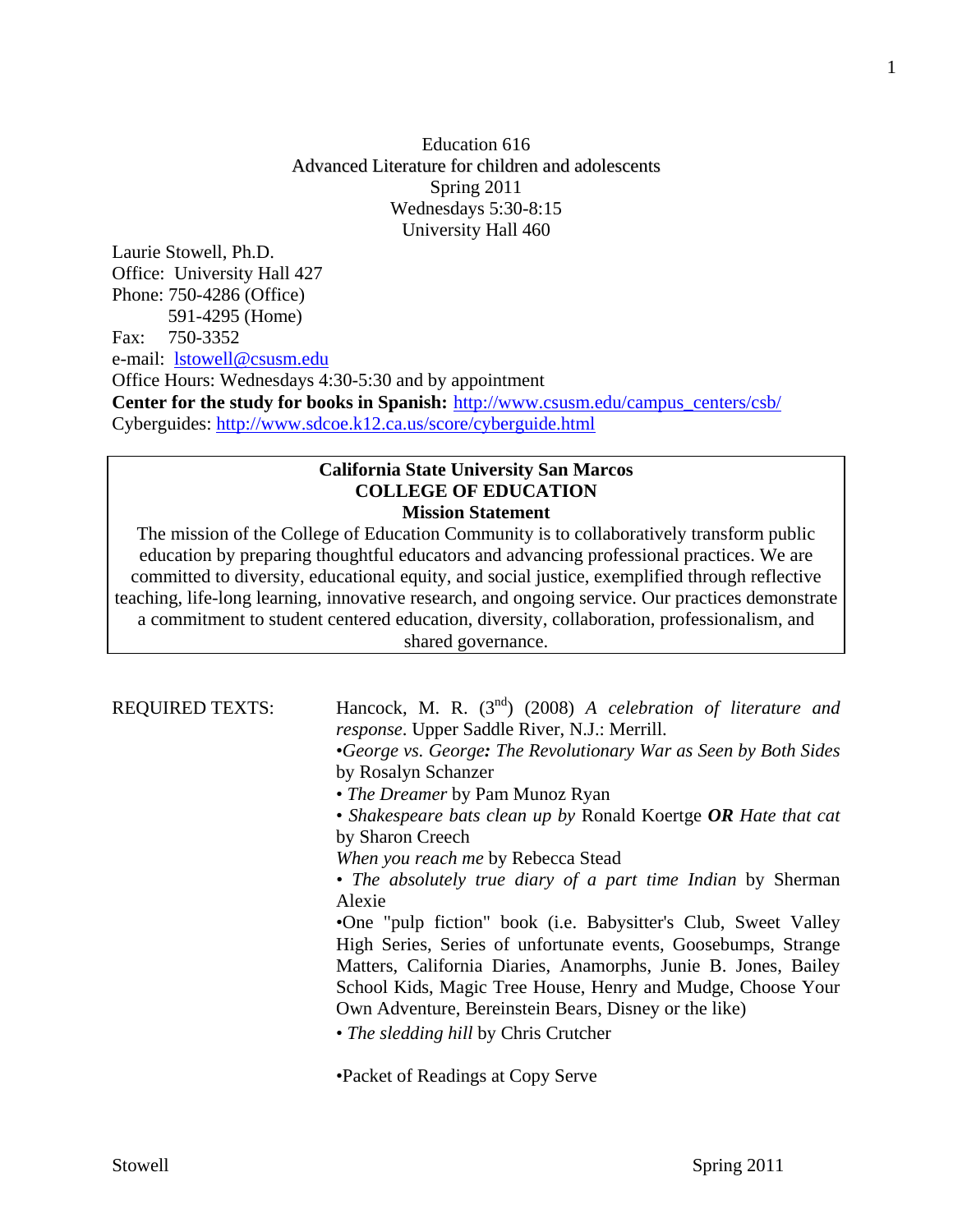Recommended texts: •*A jar of tiny stars* ed. by Bernice Cullinan

Although it would be worthwhile to have these books in your personal and/or classroom library, it is not essential that you buy them all. They can be found at any public library, the university library, or you could borrow them.

## **Course Description**

 It is designed to give experience in selecting what is best and appropriate for students. Techniques for introducing literature to students, finding ways to deepen and broaden student's This course is an advanced study of children's literature with emphasis on selecting, interpreting and using quality literature with children of various needs and developmental levels. understanding of literature, and extend student's interest in literature are included. Most of all, the course is intended to help teachers recognize and value good children's and adolescent literature for its artistic and literary merits and for its importance to children. Specific objectives to be achieved include the following:

# **Objectives:**

### **Knowledge**

1. Students will become aware of and deepen their own understandings of the range of available literary material for children and adolescents and will become familiar with selected examples of picture books, folk and fairy tales, fantasy, poetry, realistic fiction, historical fiction and informational books.

2. Students will learn criteria for book selection that are appropriate to children's and adolescent literature.

3. Students will recognize developmental characteristics of children and adolescents that affect their reading interests, responses and appreciation

4. Students will understand the role of technology in literature studies

### **Attitudes/Values**

1. Students will display a positive, interested stance toward the reading of children's and adolescents literature

2. Students will display a commitment to the use of children's literature in the classroom in various areas of curriculum (reading, social studies, science, etc.)

3. Students will develop a commitment to foster multicultural understanding through the inclusion of literature from diverse cultures

4. Students will value reading as a means of enjoyment as well as means of getting information.

5. Students will value children's and adolescents' right to read a wide range of literature without censorship.

### **Skills**

1. Students will practice strategies for bringing students and books together including techniques for :

a. encouraging children's and adolescents' reading and response

b. presenting literature to children and adolescents through reading aloud, storytelling, etc.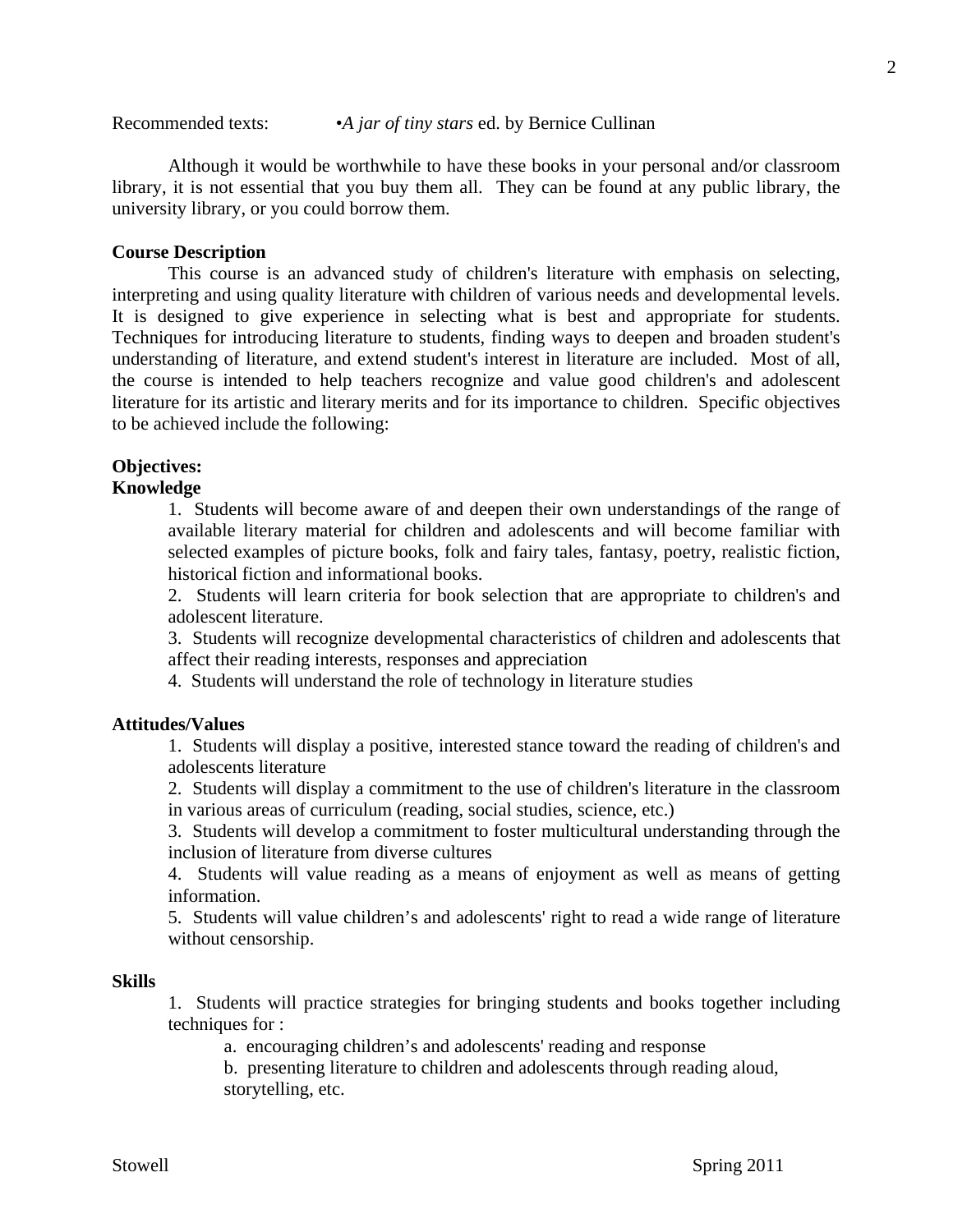- c. planning discussions
- d. designing creative experiences
- e. choosing and using literature in thematic curricular studies

2. Students will practice responsible decision making in choosing books and in drawing the line between selection and censorship.

### **Graduate Writing Requirements**

The California State University maintains a Graduation Writing Assessment Requirement (GWAR) for master's candidates. This requirement must be achieved prior to Advancement to Candidacy. A master's candidate will satisfy the graduate writing requirement by receiving a passing score on a written product as assessed with the GWAR rubric. Toward the goal of providing opportunity for graduate students in the College of Education to satisfy the writing requirement, all papers in all graduate classes must adhere to the writing and format style guidelines detailed in the sixth edition of the Publication Manual of the American Psychological Association. This manual is a required textbook for all CSUSM College of Education graduatelevel courses.

### **REQUIREMENTS:**

\***PARTICIPATION**: **Attend class regularly, arrive on time**, bring assigned books to class, complete assignments and display an understanding of material read through class discussions. You are also expected to speak up and out in class, to question not only when you do not understand, but also when you disagree.

**\*COMMENT CARDS (30 PTS.)** - It is expected that everyone will do all the readings and will come to class prepared to discuss them. To come prepared, write at least 3 comments or questions from the readings for that session on notecards or paper (the form doesn't matter). **Do not summarize**. Try to comment on more than one article. We will use these as the basis of our discussion at the beginning of each class. I will collect them at the beginning of each session and they should show that you have done the reading. If there are more than three articles to read **besides** the textbook, you may choose which three to read. **You have one free pass**. **DO NOT write comment cards for the required children's and adolescent literature.** 

**QUICKWRITES**: When the required books are due, you will respond to a question about them (primarily the chapter books) in class so that I can be sure you read it. These are worth 3-4 points each. I'm only reading to see if you read the book and can answer the question.

\***IN-DEPTH EVALUATION (25 pts.):** of one of the following:

- -picture book or book of traditional literature
- -poetry book (by a single author or edited collection)

-fantasy novel

- -realistic fiction novel
- -historical fiction novel
- -nonfiction, biography or autobiography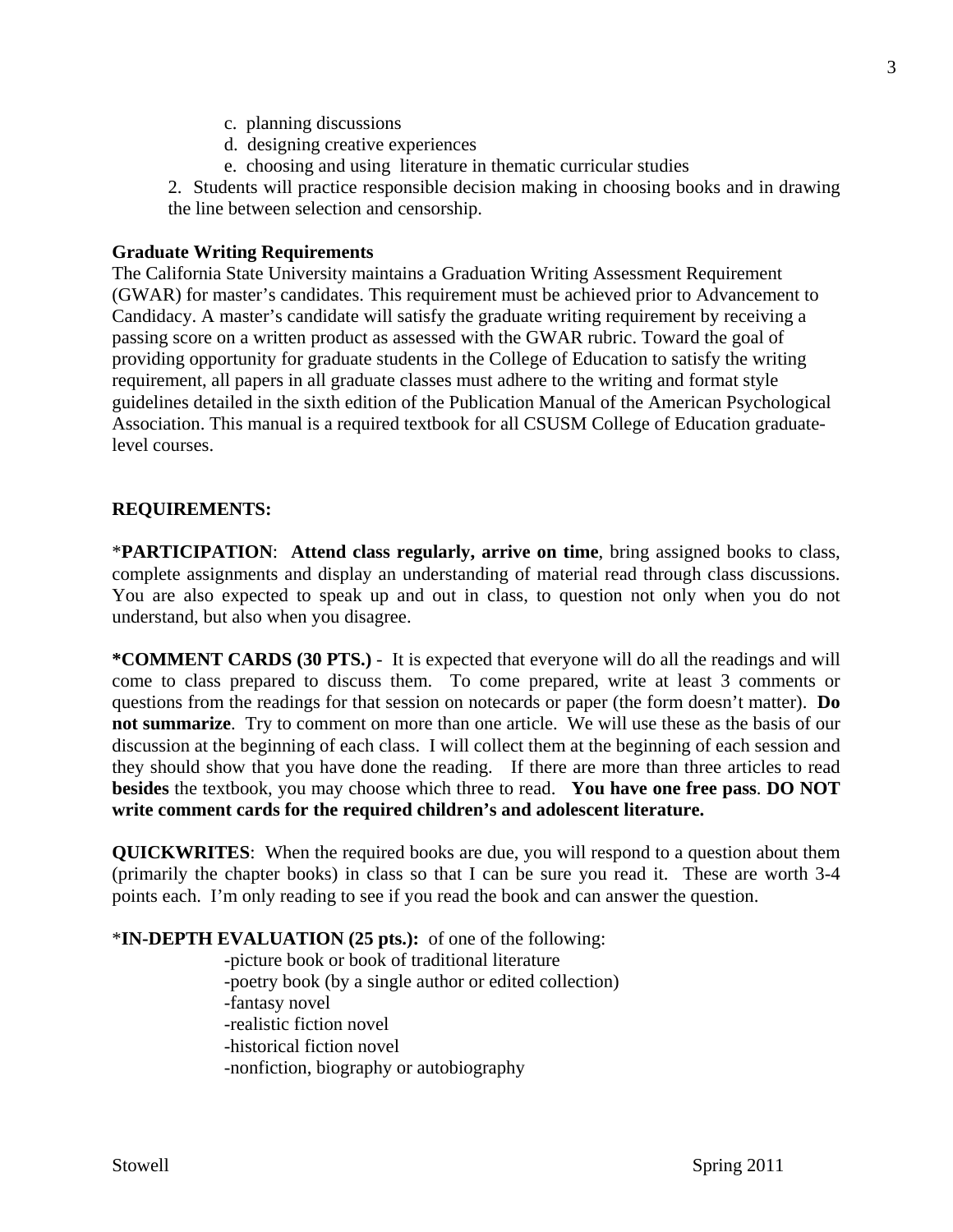include your personal reaction to the book as well as how it might be used in a classroom setting. These evaluations should consider the general guidelines found in the packet (as appropriate) as well as guidelines found in the textbook specific to that genre. These evaluations should also Suggested length: about 3-6 typewritten pages. Please do not choose one of the assigned **books. DUE: MAY 11** 

**\*JOURNAL & ANALYSIS (20 pts.)**: We will be responding in class (in response journal format) to the required readings as well as other books shared in class. Then we will analyze our own responses based on some of the articles we read and discuss the implications for the classroom. You will write a 1-2 page reflection on the analysis of your journal to be turned in with your journal and analysis. Discuss what you learned about your own responses: do they follow a particular pattern? How might this be used in a classroom (if at all) and what value does it have for teachers? **DUE: MARCH 2** 

# **CHOICE PROJECT I (25 pts.) DUE: FEBRUARY 23:**

**\*COMPARE CHILDREN'S CHOICES AND ADULT CHOICES:** Compare two books: one selected by adults as a best book for children and one selected by children. These could be a comparison of the Caldecott:

http://www.ala.org/template.cfm?template=/CFApps/awards\_info/award\_detail\_home.cfm&File PublishTitle=Awards,%20Grants%20and%20Scholarships&uid=E5C72B4A36B54164 or Newberry:

http://www.ala.org/template.cfm?template=/CFApps/awards\_info/award\_detail\_home.cfm&File PublishTitle=Awards,%20Grants%20and%20Scholarships&uid=9975B44A8D61AEE9 winner for a particular year and the California Young Reader Medal (at

http://californiayoungreadermedal.org//) in a particular age category in the same year. (You could choose a Coretta Scott King or Pura Belpre award winner to a California Young Reader medal winner as well)

Coretta Scott King award:

http://www.ala.org/template.cfm?template=/CFApps/awards\_info/award\_detail\_home.cfm&File PublishTitle=Awards,%20Grants%20and%20Scholarships&uid=A3F20048C4DAB6F2 Pura Belpre award:

http://www.ala.org/template.cfm?template=/CFApps/awards\_info/award\_detail\_home.cfm&File PublishTitle=Awards,%20Grants%20and%20Scholarships&uid=B9EF73E2B7604A57

OR You could compare IRA's children's or adolescent's choices and teacher choices. These are found in *The Reading Teacher* and the *Journal of Adolescent and Adult Literacy*. Children's choices for 2009 are at:

http://www.reading.org/Resources/Booklists/ChildrensChoices.aspx

Young adult choices are at:

http://www.reading.org/Resources/Booklists/YoungAdultsChoices.aspx Teachers choices:

http://www.reading.org/Resources/Booklists/TeachersChoices.aspx

New Children's and Young Adults' choices are published each November and Teachers choices are published each April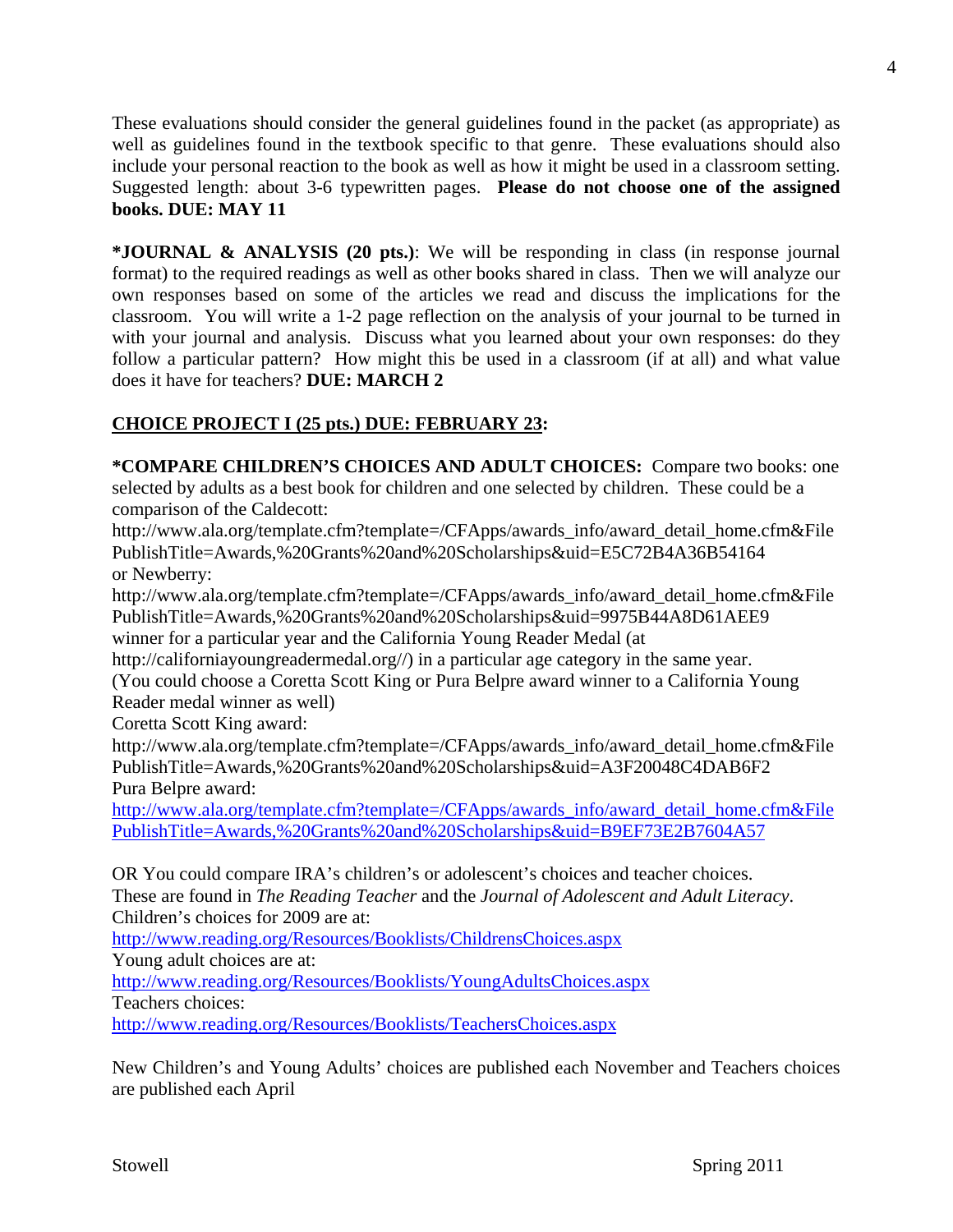How different (or the same) are these books in content, theme, style, character development and the like? What can you say about the kinds of books children select as good vs. the kind that adults select for children as quality?

## **OR**

 Book or Kirkus. Don't use a review by a reader or Amazon's review). Read the book and write **\*COMPARE RESPONSES:** Find a book that you could share with a child of which you also have a professional book review (Almost any book on Amazon.com has a review from Horn your response to the book. Then read the same book to a child. Record their response (audio tape or videotape works best, but you could take notes). Then write a paper comparing your response, the student's and the review.

**Do not choose one of the required books please! Be sure to end your paper with a discussion about what conclusions you can draw about the difference between adult and children's choices.** 

**CHOICE PROJECT II (25 pts.):** From the following assignments**, choose 1 to complete**. PLEASE REREAD THE DESCRIPTION OF THE ASSIGNMENT BEFORE BEGINNING**. DUE: APRIL 13** 

**\*WEB SITES**: Compile an annotated bibliography of at least 20 web sites **related to children's literature that you recommend.** Do not write down sites that you looked at that you don't recommend. Give the URL of the web site and a description of what one might find there. Also include who sponsored the site (Is it set up by a publisher, in other words, is it just an advertisement?), and whether you think it is primarily an adult site (for teachers- includes lesson plans, etc. or for parents) or primarily for children or both. What kinds of information does the site provide? How up to date? When was the last time the site was updated? Also, be sure you are providing information about different websites rather than just links from one site. Please check these out yourself rather than copy them out of journals and give your own opinion.

\***BLOGs**: Compile an annotated bibliography of at least 20 blogs that review and recommend literature for children and young adolescents. Your annotations should include the URL, a short description of the originator and keeper of the blog, who generally contributes (teachers, students, parents, librarians?). What kind of information does the blog provide that is helpful to teachers, students and/or parents. Again, please check these out yourself and feel free to give your own opinion.

developed in early 1995 at San Diego State University by Bernie Dodge with Tom March \***WEBQUESTS**: Create or review webquests**.** A WebQuest is an inquiry-oriented activity in which most or all of the information used by learners is drawn from the web. WebQuests are designed to use learners' time well, to focus on using information rather than looking for it, and to support learners' thinking at the levels of analysis, synthesis and evaluation. The model was (http://webquest.sdsu.edu/webquest.html). Here is a template to help you create a webquest: http://webquest.sdsu.edu/templates/lesson-template1.htm or use this: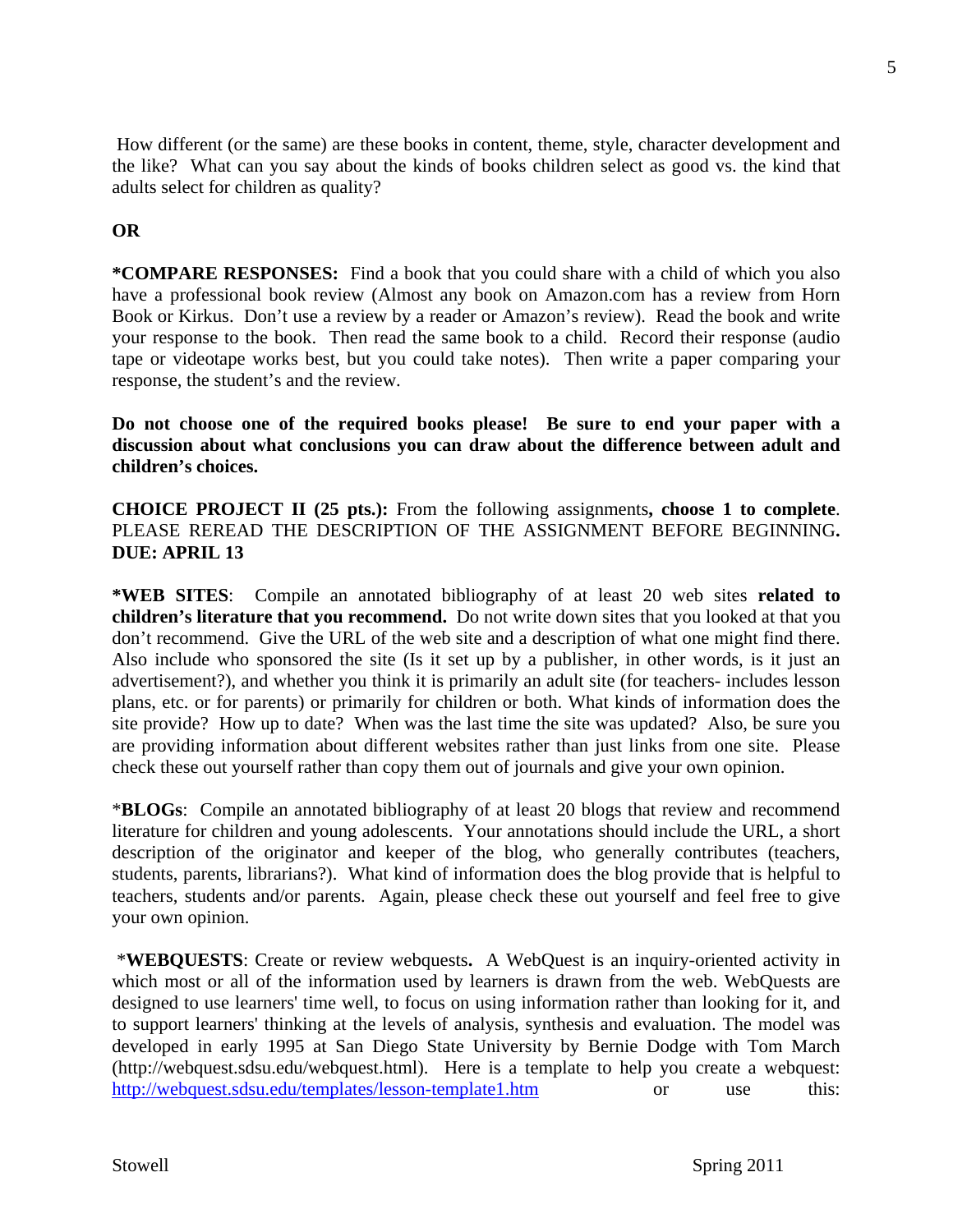http://www.ga.k12.pa.us/curtech/webqpre/tempques.htm. There are many samples of webquests (just google it and you'll see!). You can check these out: Best webquests: http://bestwebquests.com/update.asp, http://www.techtrekers.com/webquests/ and http://oncampus.richmond.edu/academics/education/projects/. For this project you can either create an annotated bibliography of at least 20 webquests that you might use in your classroom (i.e. they are well done, accessible and interesting to students). The annotation should include information about what subject the webquest covers, a sample of the activities and what age or grade level it could use it. Or create two webquests that your students could use. You can either post these on a website, send them to me by email or burn on a CD. These must be related to children's and/or adolescent literature and its use in the classroom.

**\*JOURNAL REVIEW** Read one professional journal that regularly reviews children's books and write a review of the journal. This review should include: the audience for which the journal is intended, how often the journal is published, what regular features the journal offers, what kinds of topics the journal generally covers and a summary of at least one of the articles in the particular journal you read. You will also share this information with the class on a one page information sheet summarizing what you have learned. Select from the list below (If you have an idea for another journal, please check with me first):

Book Links BookList English Journal (NCTE) (middle and secondary teachers) Voices in the middle (middle school teachers) Journal of Adolescent and Adult Literacy (IRA) (middle and secondary teachers) Journal of Children's Literature Language Arts (NCTE) School Library Journal (ALA) The Horn Book The Reading Teacher (IRA)

**\*POETRY COLLECTION**: Read widely from among poetry collections and poets. In any format you choose (notecards, notebook, CD, whatever) collect and **organize** the poems **thematically (not by author or book).** You may want to consider a format that enables you to add poems after you have completed the assignment. With each poem, be sure to include the title of the poem, the author, and the source from which the poem came. Do not let Silverstein and Prelutsky dominate your collection (no more than 5 poems from either author). This should include a range of authors and topics. Also include a bibliography of all your sources. You must have **at least 100 poems** from **at least 12 different sources. Poems from websites cannot represent more than a third of your sources.** Feel free to duplicate poems (rather than writing them over by hand). The purpose of this assignment is to have a large and wide ranging collection of many different types of poems on many different subjects that you could use as a resource with children in, for example, a classroom setting. If you include holidays or seasonal poems, be sure to be inclusive of many cultures and religious groups. In any case, your collection should be diverse and multicultural in nature.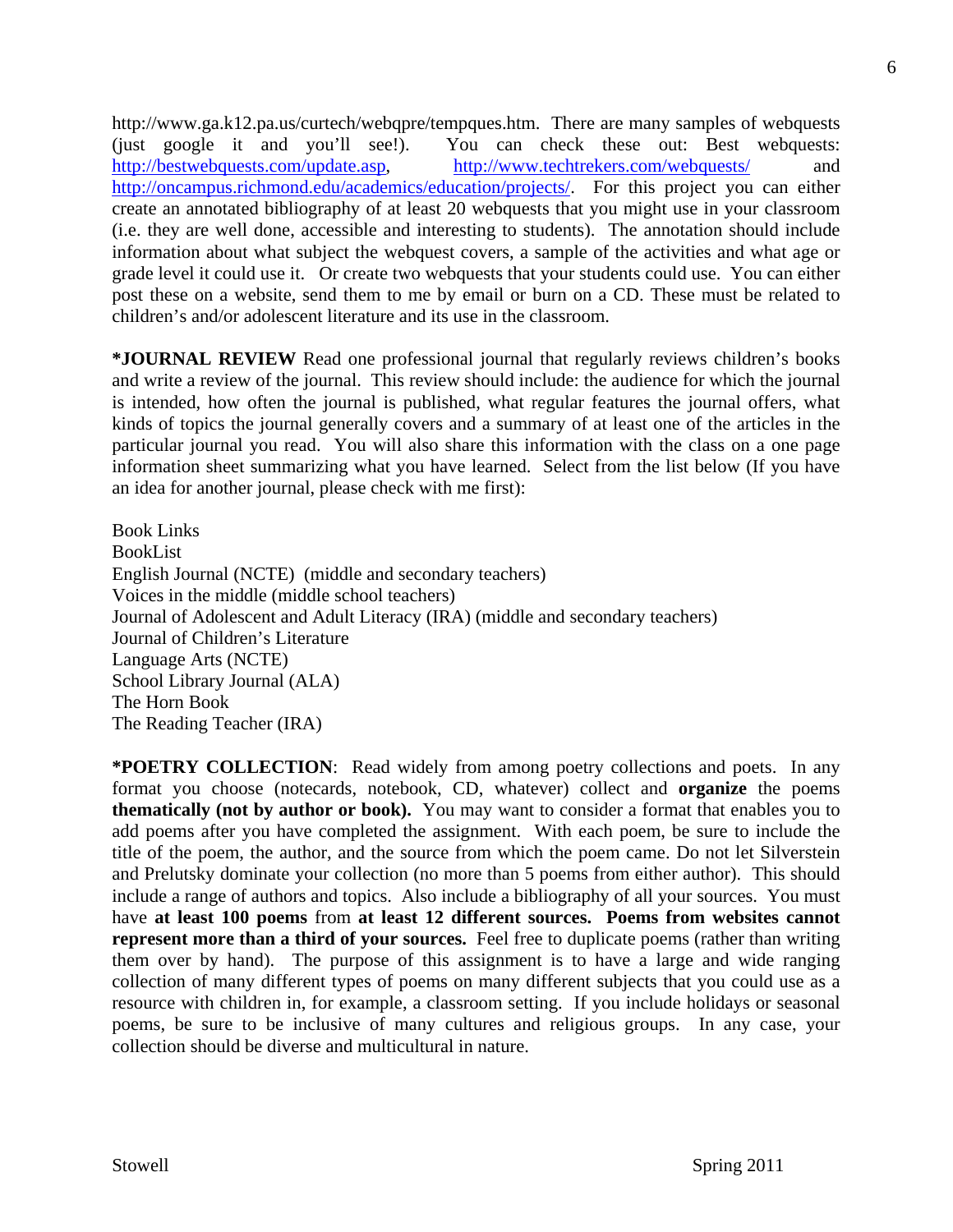**\*STUDY OF AN AUTHOR, ILLUSTRATOR OR POET**: Do an in-depth study of a children's author, illustrator or poet. Your paper should be 4-6 typed pages in length, including books available of the author, illustrator or poet's work. Discuss how the author's life influenced his or her work. Many authors have their own website and/or biographies or autobiographies are available and good resources. Be prepared to share some of what you learned in class and have copies of a fact sheet of the poet, author or illustrator, a bibliography of his or her works and ways that they could be used with children to pass out in class. Also include a bibliography of your sources and please use more than one. Also, be sure the paper is in your own words. I shouldn't go to the website and find your paper!

**\*STUDY THE ART OF PICTURE BOOKS (Choose one)**: This project could take one of several forms:

- A. Write a critical analysis of a particular medium in children's picture books. Select 5- 10 picture books of the same media and analyze the books for how effectively the media is used with those particular texts.
- B. Develop lesson plans for studying the art of picture books with your students.
- you about their understanding about art? C. Study the art of picture books with your students. Record their responses to the art of picture books and categorize and analyze them. What do they tell you about their understanding of the story or information through the pictures? What do they tell
- D. Study a particular style of art in picture books and then have your students imitate it in their own books or a class book.
- E. Compare the illustrations of different variants of the same folk or fairy tale
- F. Study the fonts of ABC books what is the most popular, why are particular fonts used, etc. What tone does the font set?

**\*CENSORSHIP IN YOUR DISTRICT:** Write a paper about how censorship has affected you or your district. Describe the policy for challenged books. How often has this happened? What happens when a book is challenged? Has a book been challenged and reappeared later? You might interview parents to find out what they would and would not object to and what would change their mind about allowing a book in a classroom or library. School and public librarians would be helpful to talk with. as well. Feel free to describe your personal experiences with censorship, but broaden your discussion to illustrate how pervasive censorship is. This paper should be 3-6 pages in length.

**\*STEPPING STONE BOOKS**: Once you have a student on the path to reading, how do you keep him or her there? Once a student finishes Harry Potter, what would be the next book you would give her? For this assignment, develop at least five lines of reading with at least four books in each line (for a total of at least twenty books). Begin with a well read or popular book at your grade level, then find at least four similar books that you might suggest to that reader. Briefly annotate each book. Think about what makes a book attractive to a particular audience: humor, mystery, suspense, characters? Consider other books of the same genre, same author, similar topic or idea (like falling in love with a vampire!). Also ensure that the books are similar reading levels. For example, if a student loved *Tales of a fourth grade nothing*, I might suggest the Fudge sequels (that's easy) a *Joey Pigsa* book (and those sequels), *The best Christmas*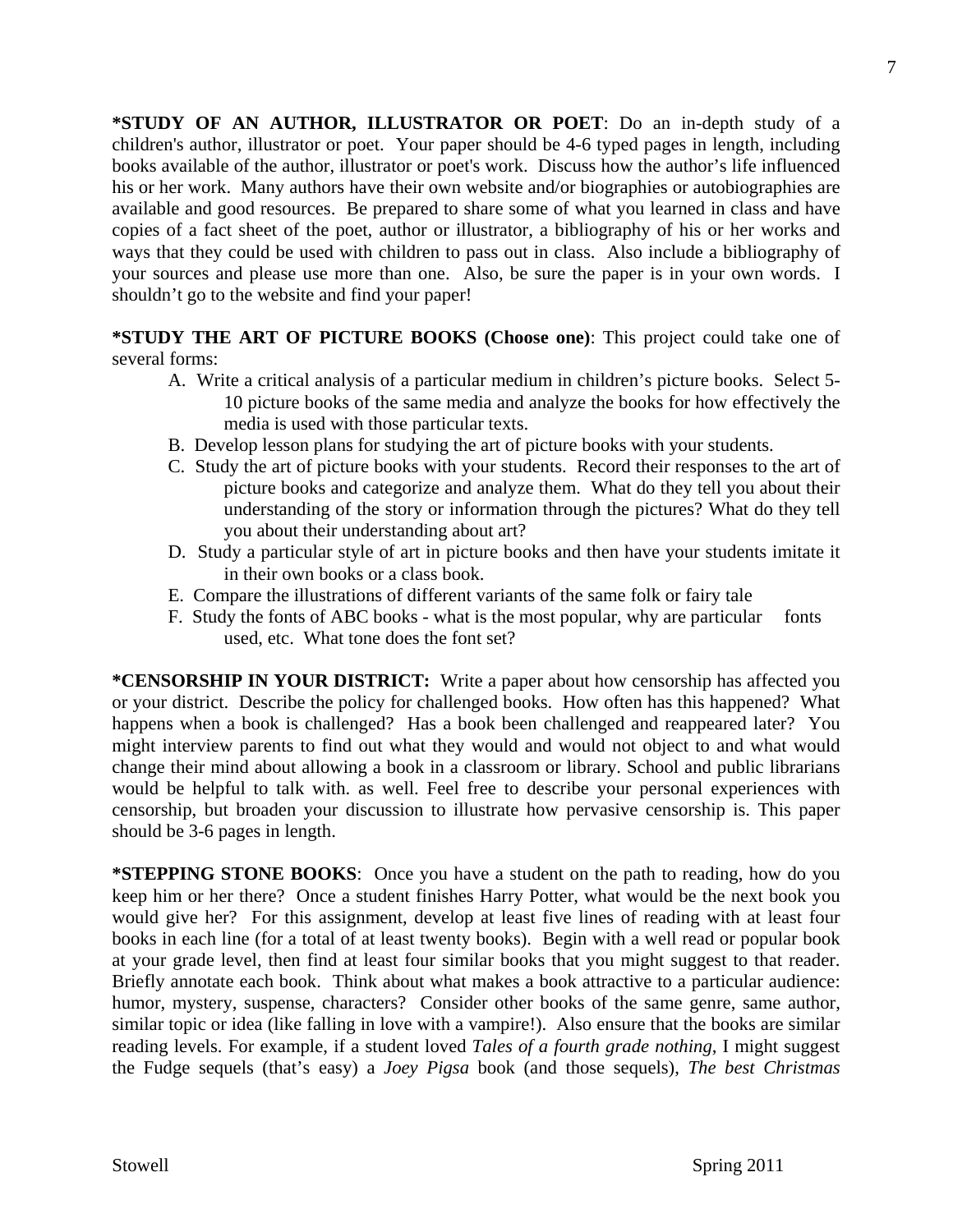8

*pageant ever* (and those sequels), and *There's a boy in the girl's bathroom*. Sequels count as one set of books. The *Series of unfortunate events* books would count once in a line of reading. Amazon.com does help when they offer, "If you liked this book, try these". But you need to know books and how to keep students reading. Don't just rely on Amazon. They are trying to sell books, not necessarily create readers.

**\*RESPONSE ACROSS AGES**: Read one book or poem to three different ages. (Try to make the age spread broader than a year, like K, 1, 2. A more appropriate spread would be 2, 4, 7 or 4, 8, 11). Record the responses of each group through audio tape, videotape, writing or drawing. (Keep in the mind the method of response when analyzing them - how limiting was it) Analyze the responses of each group. Discuss what their responses indicate about their development in literature appreciation. This paper should be 3-6 pages in length.

**\*JACKDAW:** This is a collection of resource materials that a teacher and students can use in discussion or display related to a particular book. Whenever possible Jackdaws include primary documents or facsimiles of them. Examples of items in a Jackdaw might be photocopies of newspaper headlines, relevant articles, photographs, information about the author, actual items from the book, recipes, price lists, artwork, songs or music, clothes of a character (paper dolls, catalogue or collage format), maps (real or imagined), time lines of the books events, advertisements, letters, diaries, whatever the book suggests. It is probably difficult to find actual primary documents, so you can also create them. Be sure to include more than just print materials - think about what would help second language learners as well. A jackdaw also does not include workbook related materials either. Collect all your items in some kind of container that is portable. (The term comes from a British name for a bird that picks up brightly colored objects and carries them off to its nest.) Include a table of contents and a bibliography of your sources.

**\*FAMILY LITERACY PACKETS:** These are packets of activities (usually around 3-5) centered around one book, that can be sent home with children for families to read and do together in the space of a week. Select books that are appropriate for your grade level that would also be enjoyable for adults to read with children. Don't be afraid to include nonfiction, poetry, etc. The activities should have simple instructions, be meaningful to the book, interactive, extend or enhance an understanding of the book and fun for adults and children. Teaching reading skills in this situation is secondary to the primary goal of children and their families participating together in the reading of a book. The packet should contain: an itemized list of what is in it (so that you are sure it all comes back to you!), some kind of record keeping mechanism or a way for parents to give their reaction to the packet (like a journal that travels with the packet), and the items necessary to complete the tasks (for example: if you want kids to draw a picture include crayons or if they can play a game, include all game pieces). Compile at least three packets. There are some suggested themes in the back of the packet. Avoid worksheet kinds of activities. This option is most appropriate for K-3, but upper grade, middle and high school can be innovative and may find ways to do this as well. In other words, don't be limited in your thinking. If you want to give it a try, do so!

**\*DEVISE AN ASSIGNMENT OF YOUR OWN AND COMPLETE IT. Please talk with me before beginning it.**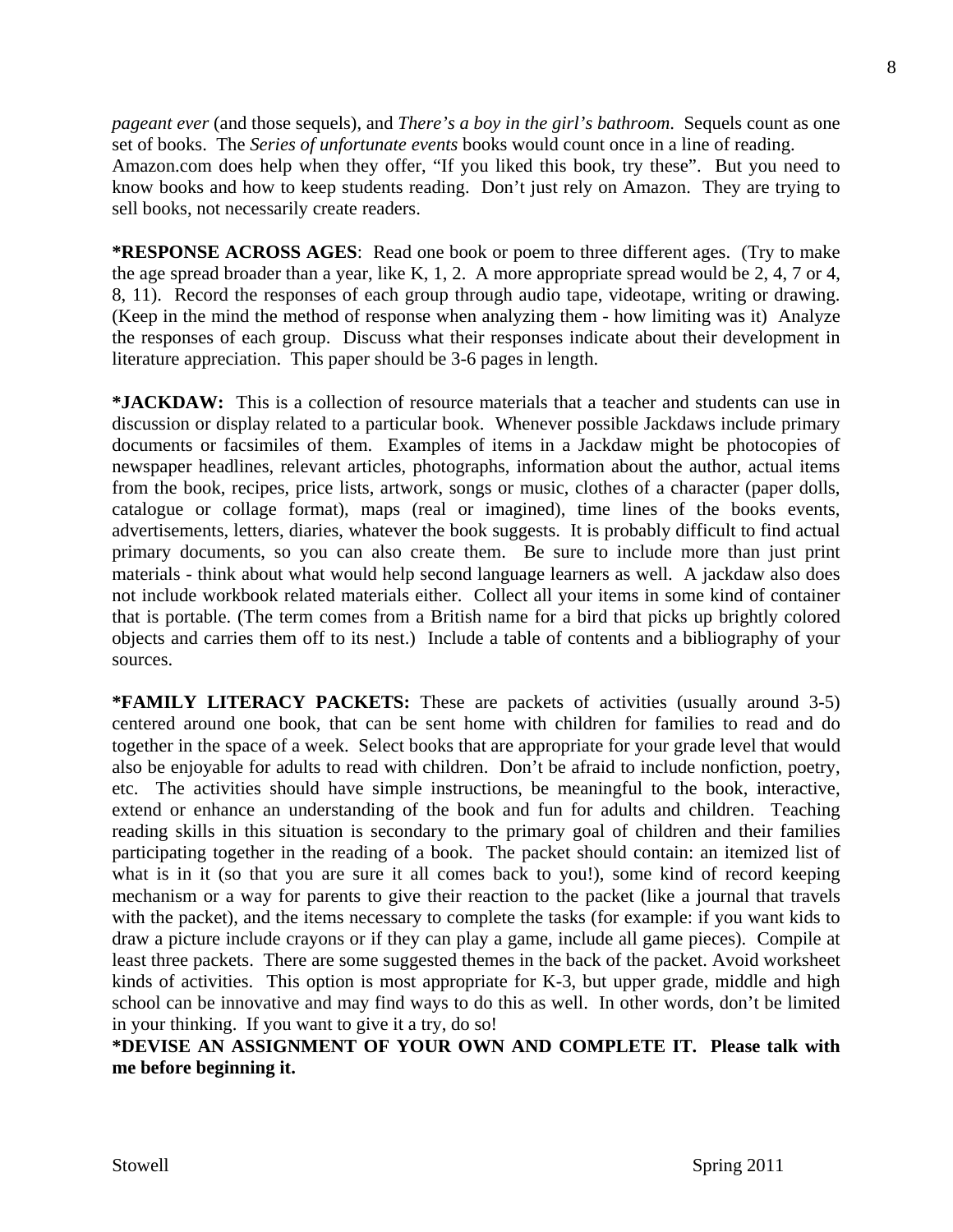# **SCHEDULE:**

| Date    | Topic                                                                                         | Readings and Assignments                                                                                                                                                                                                                                                                                                                                                                                                                                                                                                                                                                                                                                                                                                                                                                                                                                                                                                                                                                                                                                                                                                                                                                          |  |  |
|---------|-----------------------------------------------------------------------------------------------|---------------------------------------------------------------------------------------------------------------------------------------------------------------------------------------------------------------------------------------------------------------------------------------------------------------------------------------------------------------------------------------------------------------------------------------------------------------------------------------------------------------------------------------------------------------------------------------------------------------------------------------------------------------------------------------------------------------------------------------------------------------------------------------------------------------------------------------------------------------------------------------------------------------------------------------------------------------------------------------------------------------------------------------------------------------------------------------------------------------------------------------------------------------------------------------------------|--|--|
| Jan. 26 | Introductions<br>Value of Literature<br>Types of Literature<br><b>Selection of Literature</b> | •Hancock: chapt. 8<br>•Reimer, "Multiethnic literature: Hold fast to dreams"<br>Yokata, "Issues in selecting multicultural children's<br>literature"<br>•Godina & McCoy, "Emic and etic perspectives on<br>Chicana and Chicano multicultural literature"<br>•Galda, "High stakes reading: Articulating the place<br>of children's literature in the curriculum"<br>•Ohlhausen & Jepsen, "Lessons from Goldilocks:<br>'Somebody's been choosing my books but I can make<br>my own choices now!"<br>•Probst, "Literature as invitation"                                                                                                                                                                                                                                                                                                                                                                                                                                                                                                                                                                                                                                                             |  |  |
| Feb. 2  | <b>Informational</b> books                                                                    | • George vs. George<br>You must read:<br>• The NCTE Orbis Pictus Award for outstanding<br>children:<br>nonfiction<br>for<br>http://www.ncte.org/awards/orbispictus?source=gs<br>Also click on the left and read about past winners.<br>Choose:<br>•Hancock: chapter 7<br>•Heller: "Telling stories and talking facts: first graders<br>engagements in a nonfiction book club."<br>• Jensen, "The quality of prose in Orbis Pictus Award<br>books"<br>•Duthie, "Nonfiction: A genre study for the primary<br>classroom."<br>• Hamilton, "What makes a good science book?":<br>http://www.hbook.com/magazine/articles/2009/may09<br>hamilton.asp<br>• Aronson, "Caught in the net: Writing nonfiction in<br>the age of google images, truthiness, twitter and<br>textbook hippos"<br>http://www.hbook.com/magazine/articles/2009/sep09<br>_aronson.asp<br>Hynes, "I read for facts; Reading nonfiction in a<br>fictional world"<br>•Sullivan, "Some teens prefer the real thing: The case<br>for young adult nonfiction"<br>• Lamme & Fu, "Sheltering children from the whole<br>truth: A critical analysis of an informational picture<br>book".<br>Palmer & Stewart "Nonfiction trade book use in |  |  |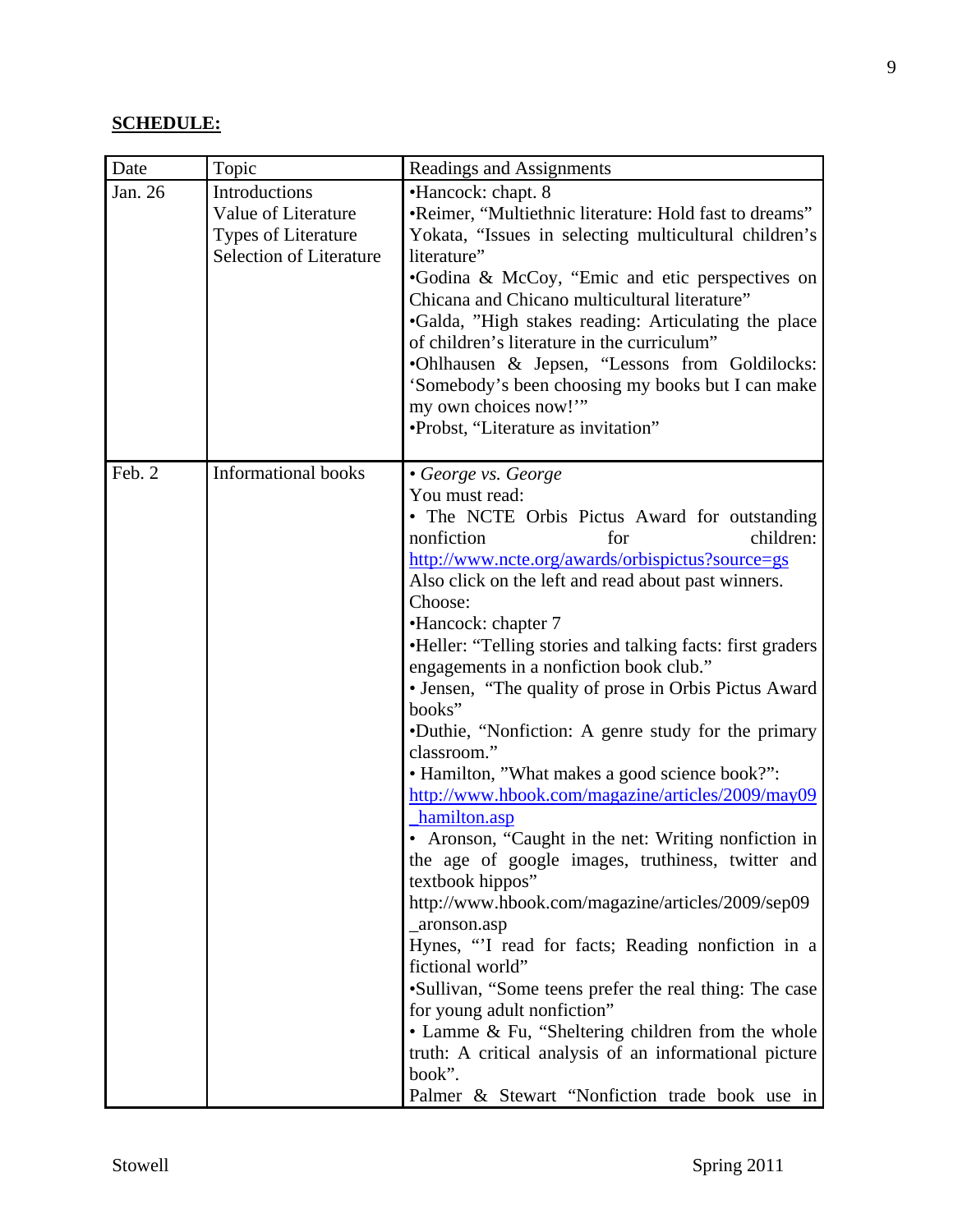|         |                                                       | primary grades"                                                                                                                                                                                                                                                                                                                                                                                                                                        |  |  |  |
|---------|-------------------------------------------------------|--------------------------------------------------------------------------------------------------------------------------------------------------------------------------------------------------------------------------------------------------------------------------------------------------------------------------------------------------------------------------------------------------------------------------------------------------------|--|--|--|
| Feb. 9  | Fiction/<br>Historical<br>Autobiography/<br>Biography | $\cdot$ The Dreamer<br>•Hancock: pgs163-173<br>• Interview with Pam Munoz Ryan about The<br>Dreamer:<br>http://www.pammunozryan.com/pages/novels/intervie<br>wDreamer.pdf<br>(Pam<br>Ryan's<br>website:<br>Munoz<br>http://www.pammunozryan.com/)<br>• Farris & Fuhler, "Developing social studies concepts<br>through picture books"<br>• Hartman & Hartman, "Reading across texts:<br>Expanding the role of the reader"<br>• Avi, "A sense of story" |  |  |  |
| Feb. 16 | Response<br>Response<br>and  <br>comprehension        | $\bullet$ Hancock: chpt., 1, 10<br>• Cox & Many, "Toward an understanding of the<br>aesthetic response to literature"<br>• Lewis, "Give people a chance' Acknowledging<br>social differences in reading"<br>• Davila & Patrick, "Asking the experts: What<br>children have to say about their reading preferences"                                                                                                                                     |  |  |  |
| Feb. 23 | Response<br>in the classroom                          | •Hancock: chpt. 2,12, 13<br>•Rosenblatt, "Literature -S.O.S."<br>•Hancock, "Exploring the meaning making process<br>through the content of literature response journals: A<br>case study investigation"<br>•Wollman-Bonilla, "Literature response journals in a<br>first grade classrooms"<br>• Larson, "Digital readers: The next chapter in e-book<br>reading and response (moodle)<br><b>Choice I due</b>                                           |  |  |  |
| March 2 | Books to begin on<br><b>Traditional literature</b>    | •Hancock: chpt.9, pgs. 96-108<br>•Smolkin & Yaden, "O is for Mouse: First encounters<br>with the alphabet book"<br>•Bourke, "First graders and fairy tales: One teachers<br>action research of critical literacy<br>• Long, "Some pigs: What makes a good 3 little<br>pigs?":<br>http://www.hbook.com/magazine/articles/2009/mar09<br>_long.asp<br>•Huck, "Princess Furball: The writing, illustrating and                                             |  |  |  |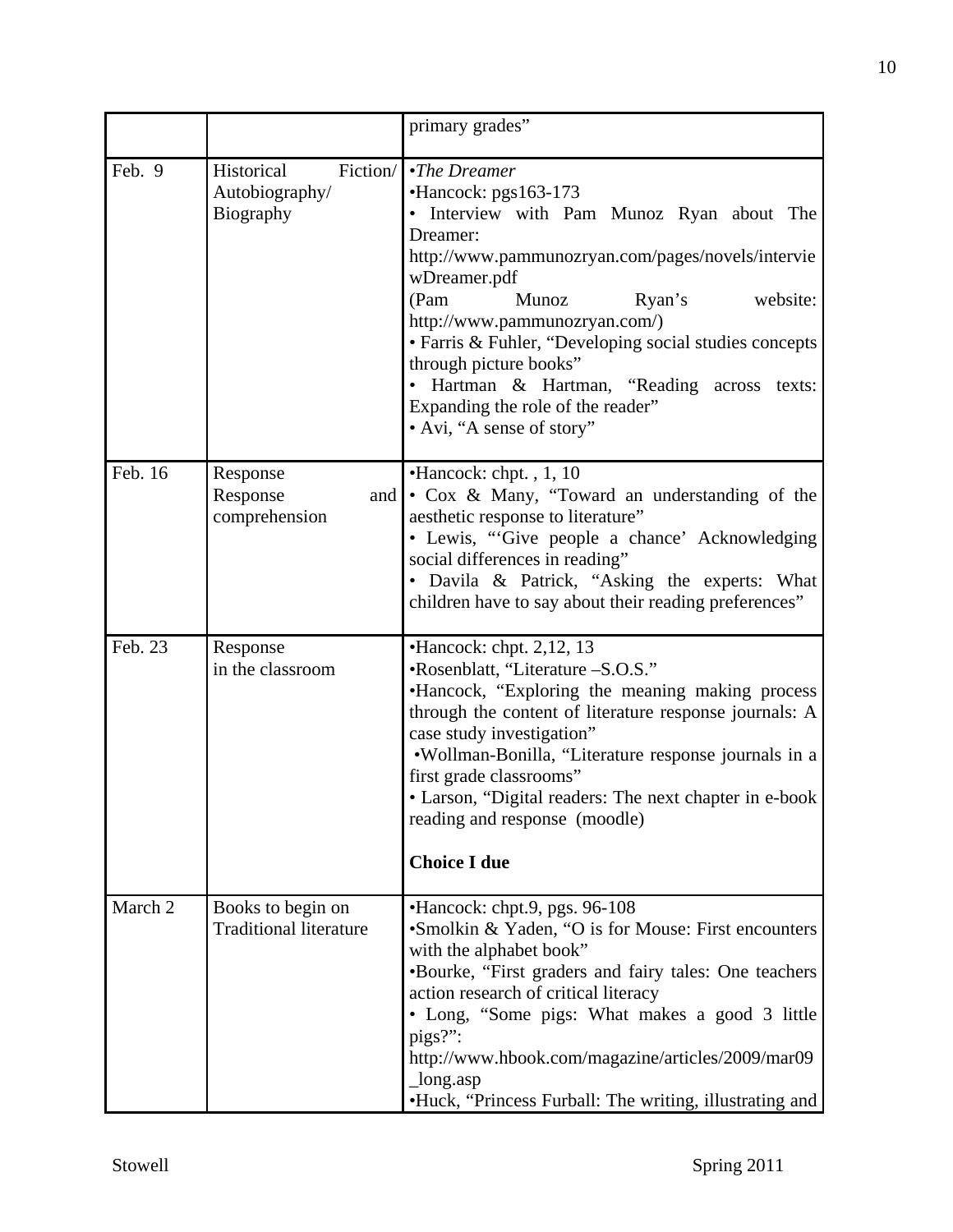|          |                                    | response"                                                                                     |  |  |
|----------|------------------------------------|-----------------------------------------------------------------------------------------------|--|--|
|          |                                    | •Temple, "What if beauty had been ugly? Reading                                               |  |  |
|          |                                    | against the grain of gender bias in children's books"<br>Kaminski, "Cinderella to Rhodolphus" |  |  |
|          |                                    | Nodleman, "Who the boys are"                                                                  |  |  |
|          |                                    |                                                                                               |  |  |
|          |                                    | Journal analysis due                                                                          |  |  |
| March 9  | Picture books                      | Hancock: chpt. 3                                                                              |  |  |
|          | Independent reading of             | •Giorgis & Johnson, "Gaining insight into picture                                             |  |  |
|          | quality literature                 | book illustration and design: A master class in the<br>teaching of children's literature"     |  |  |
|          |                                    | •Goldstone, "Brave new worlds: The changing image                                             |  |  |
|          |                                    | of the picture book"                                                                          |  |  |
|          |                                    | ""I am a Level 3 reader'; Children's perceptions of                                           |  |  |
|          |                                    | themselves as readers"                                                                        |  |  |
|          |                                    | .Worthy & Sailors, "That book isn't on my level:                                              |  |  |
|          |                                    | Moving beyond text difficulty in personalizing                                                |  |  |
|          |                                    | reading choices"                                                                              |  |  |
|          |                                    | "Goldstone, B. "The postmodern picture book: A new<br>subgenre"                               |  |  |
|          |                                    |                                                                                               |  |  |
| March 16 | Picture books                      | •Madura, "The line and texture of aesthetic response:                                         |  |  |
|          |                                    | Primary children study authors and illustrators"                                              |  |  |
|          |                                    | •Stewig, "A Caldecott committee at work"                                                      |  |  |
|          |                                    | •Marantz &Marantz, "Sixty years of Caldecott medal                                            |  |  |
|          |                                    | winners"                                                                                      |  |  |
|          |                                    | Sipe & Bauer, "Urban Kindergarteners' literary<br>understanding of picture storybooks"        |  |  |
|          |                                    | •Carr, et al, "Not just for the primary grades: A                                             |  |  |
|          |                                    | bibliography of picture books for secondary content                                           |  |  |
|          |                                    | teachers"                                                                                     |  |  |
|          |                                    | Crum, S. "Using picture books to teach literary                                               |  |  |
|          |                                    | techniques"                                                                                   |  |  |
| March 23 | <b>Spring Break</b>                | Hancock chpt. 12                                                                              |  |  |
|          | No class                           |                                                                                               |  |  |
| March 30 | Young Adult literature             | •The absolutely true diary of a part time Indian                                              |  |  |
|          | Motivating<br>reluctant<br>readers | •Hancock, pgs. 150-163                                                                        |  |  |
|          |                                    | Alexie, S. "Boston-Globe_Horn Book<br>Award                                                   |  |  |
|          |                                    | Acceptance<br>speech":                                                                        |  |  |
|          |                                    | http://www.hbook.com/magazine/articles/2009/jan09_<br>alexie.asp                              |  |  |
|          |                                    | <b>Novels</b><br>Brenner:<br>"Graphic"<br>101:<br>FAQ:                                        |  |  |
|          |                                    | http://www.hbook.com/publications/magazine/articles                                           |  |  |
|          |                                    | /mar06_brenner.asp                                                                            |  |  |
|          |                                    | Gallo, "How classics create an alliterate society"                                            |  |  |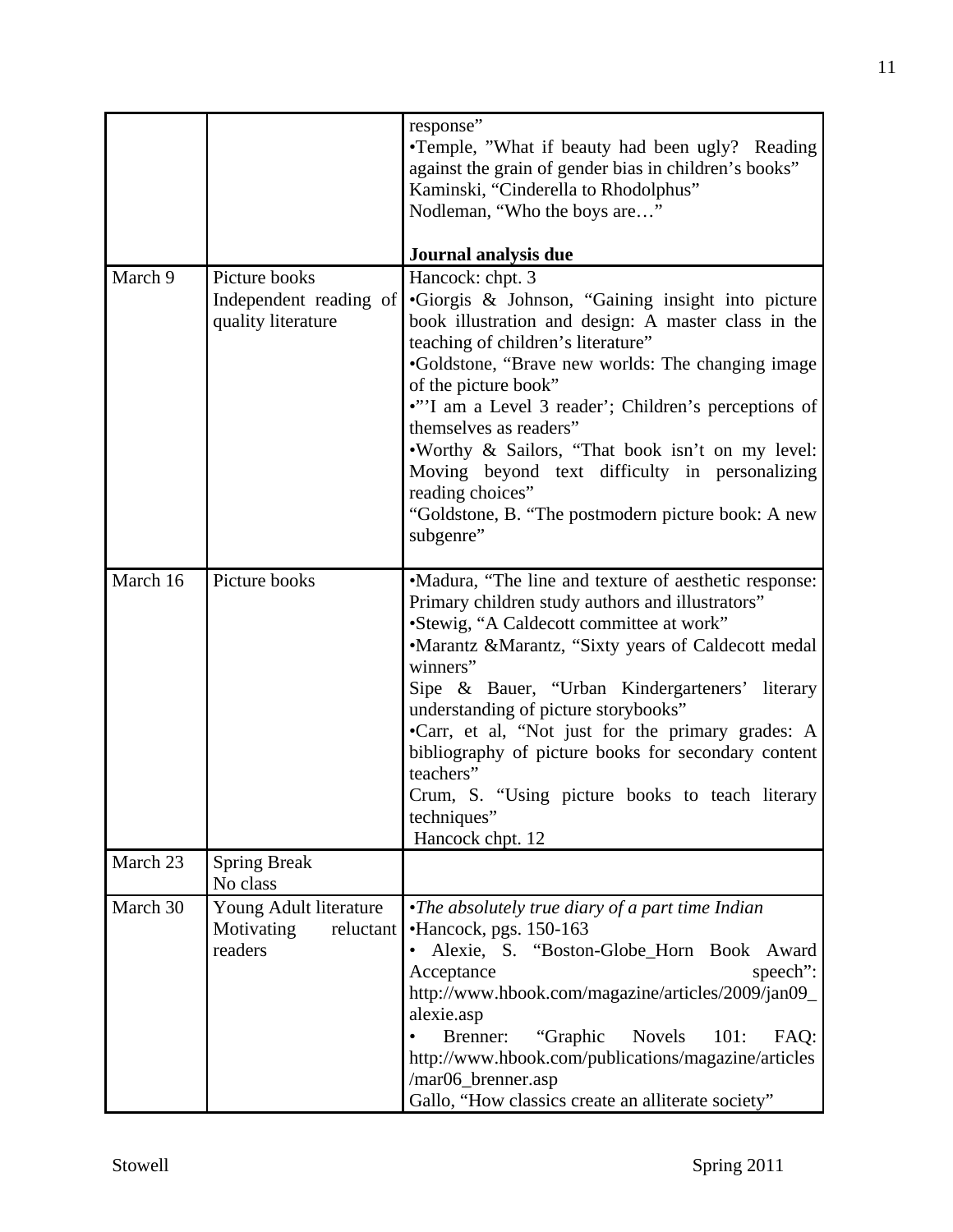|          |                                                  | Schneider, D., "Reading and community":<br>$\bullet$<br>http://www.hbook.com/magazine/articles/2009/jan09_<br>schneider.asp<br>"Israel, "What contemporary authors can teach us"<br>•Fox, "Like mud not fireworks- The place of passion<br>in the teaching of reading"<br>•Mollineaux, "Simply irresistible: Letting our reading<br>inform theirs"<br>•Brodie, D. "Who's it for?"                                                                                                                                                                                                                                                                                                                                                                                                                                                                                            |  |  |
|----------|--------------------------------------------------|------------------------------------------------------------------------------------------------------------------------------------------------------------------------------------------------------------------------------------------------------------------------------------------------------------------------------------------------------------------------------------------------------------------------------------------------------------------------------------------------------------------------------------------------------------------------------------------------------------------------------------------------------------------------------------------------------------------------------------------------------------------------------------------------------------------------------------------------------------------------------|--|--|
| April 6  | What's appropriate for<br>children<br>Censorship | • The sledding hill<br>•Hancock, pgs. 175-176<br>•Paterson, "Tale of a reluctant dragon"<br>•Paterson, "Family Values"<br>•Tolan, "Happily ever after"<br>•Lowery, S. "Censorship: Tactics for defense"<br>•Brinkley, "Faith in the word, Examining religious<br>rights attitudes about texts"<br>•Kearns, "Words worth 1,000 pictures: Confronting<br>film censorship"<br>•Church, "When values clash: Learning<br>from<br>controversy"<br>•Beers, "Literature: Our way in"<br>•Freedman & Johnson, "Who's protecting whom? 'I<br>hadn't meant to tell you this' A case in point in<br>confronting self censorship in the choice of young<br>adolescent literature."<br>"Too<br>enough":<br>gay<br>not<br><b>or</b><br>gay<br>http://www.hbook.com/magazine/articles/2010/jul10_<br>wittlinger.asp<br>Chris<br>Crutcher's<br>home<br>page:<br>http://www.chriscrutcher.com/ |  |  |
| April 13 | Science<br>Fantasy<br>and<br>Fiction             | When you reach me<br>•Hancock, pgs. 109-121<br><b>Boston-Glove</b><br>Stead<br>speech:<br>acceptance<br>http://www.hbook.com/magazine/articles/2011/jan11<br>stead.asp<br>Profile<br>of<br>Rebecca<br>Stead:<br>http://www.hbook.com/magazine/articles/2010/jul10<br>lamb.asp<br>• Rebecca Stead's Newberry Acceptance speech:<br>http://beth-shulman.livejournal.com/96929.html<br>.West, "Fantasy literature for children: Past, present<br>and future tensions"<br>·Smith, "Are there seats at the round table?<br>An                                                                                                                                                                                                                                                                                                                                                     |  |  |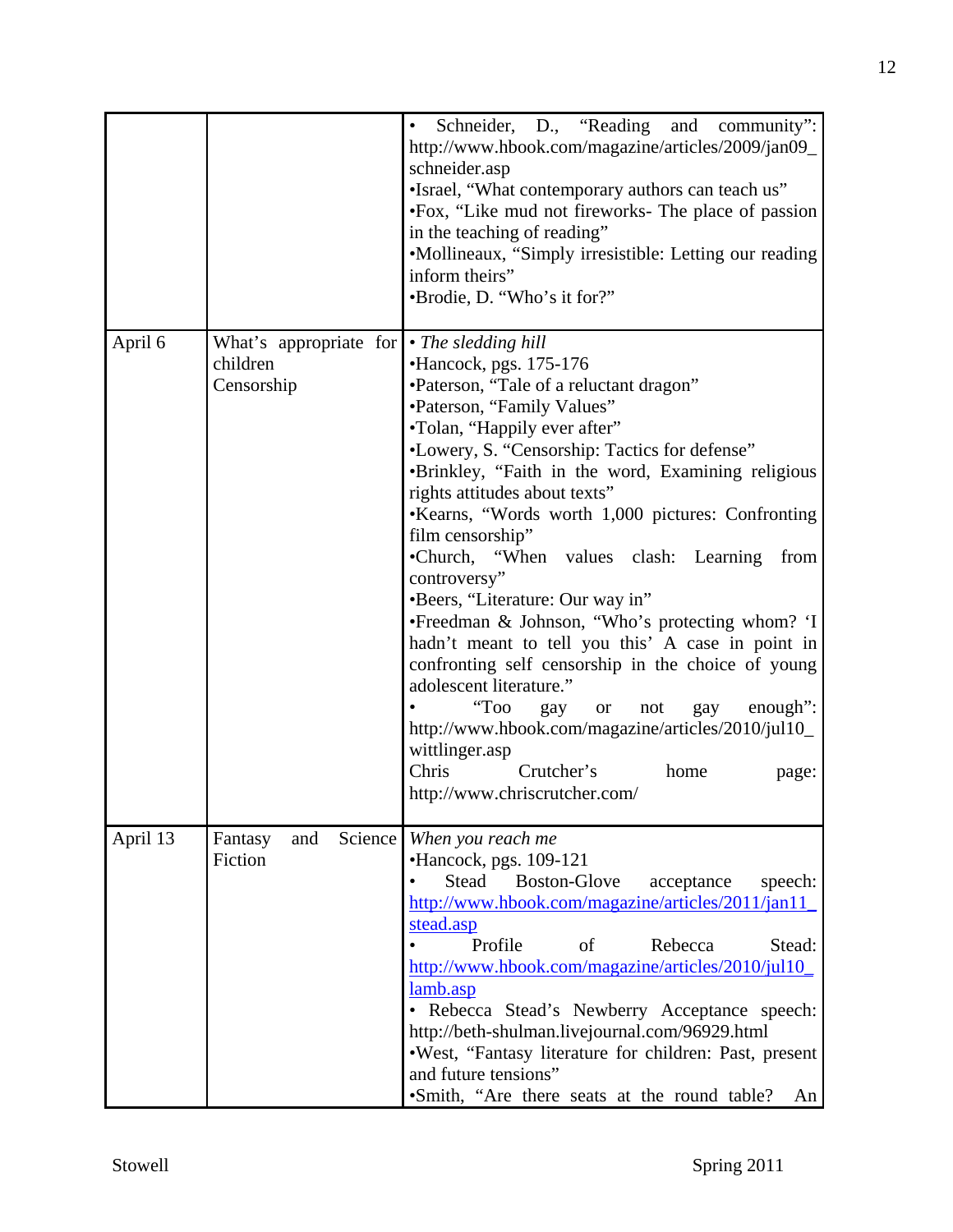|          |                                | examination of black characters in heroic fantasy"<br>•Cruz, M. & K. Polluck, "Stepping into the wardrobe:<br>A fantasy genre study."<br>website:<br>(Rebecca<br>Stead<br>http://www.rebeccasteadbooks.com/)<br>Choice II project due                                                                                                                                                                                                                                                                                                                                                                                                                                                      |  |
|----------|--------------------------------|--------------------------------------------------------------------------------------------------------------------------------------------------------------------------------------------------------------------------------------------------------------------------------------------------------------------------------------------------------------------------------------------------------------------------------------------------------------------------------------------------------------------------------------------------------------------------------------------------------------------------------------------------------------------------------------------|--|
| April 20 | <b>Quality literature</b>      | Pulp fiction" book<br>•Hancock, chpt. 11<br>• Norton-Meier, "In defense of crappy literature:<br>When the book is bad but the literacy thinking is rich"<br>(moodle)<br>• Hipple & Maupin, "What's good about the best"<br>•Schon, "Spanish language books for young readers-<br>Great expectations, disappointing realities"<br>•Burns & Flower "Whatever happened? A list of<br>and what makes a<br>recovered favorites<br>book<br>memorable after all"<br>• Vardell, S. "Children's books as best sellers: Their<br>impact on the field of children's literature"<br>• Crawford, P. C. " Why gossip Girl matters":<br>http://www.hbook.com/magazine/articles/2008/jan08<br>crawford.asp |  |
| April 27 | Poetry                         | •A jar of tiny stars<br>•Hancock, chpt. 5<br>• Janeczko, "Confessions of a collector"<br>•Perfect, "Rhyme and reason: Poetry for the heart and<br>head"<br>• Fawcett, "Poetry and the princess"<br>•Mora, P. "Delicious languages"<br>Koertge: "What makes a good poem? Tell the truth<br>but tell it slant"<br>•Bruce & Davis, "Slam: Hip-hop meets poetry- a<br>strategy for violence intervention"<br>Haldaway, Vardell, & Young, " Poetry for language<br>development of English language learners."<br>Poetry<br>America<br>study<br>in<br>overview:<br>http://www.poetryfoundation.org/foundation/initiative<br>pa_summary.html                                                      |  |
| May 4    | Literature<br>in the classroom | •Hate that cat or Shakespeare bats cleanup<br>$\bullet$ Hancock, chpt. 14, 15<br>• Brassell, D. "Mr. Hobbs's extraordinary approach to<br>teaching reading."<br>• Reutzel & Larsen, "Look what they've done to real                                                                                                                                                                                                                                                                                                                                                                                                                                                                        |  |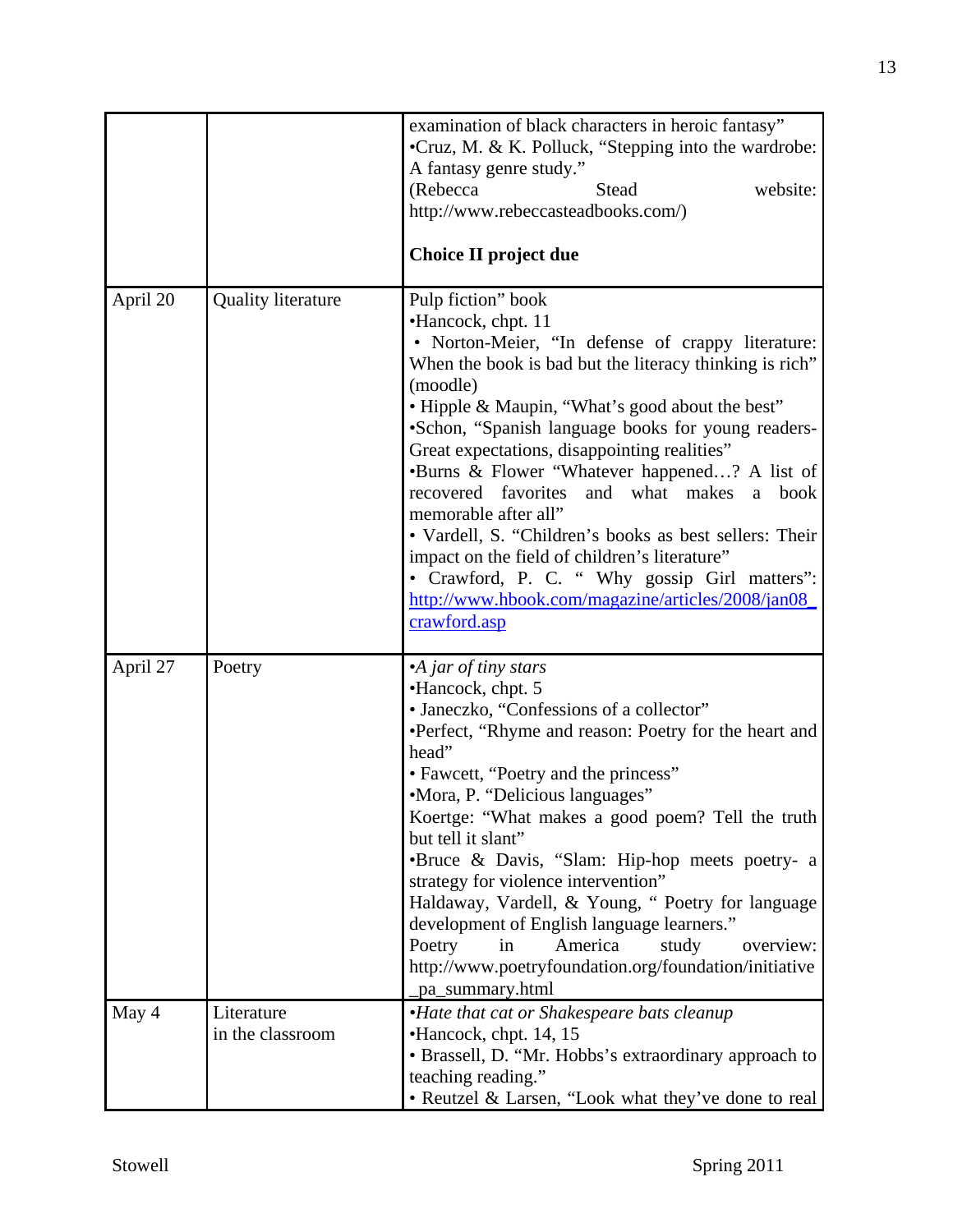|        |                                        | children's books in the new basal readers"<br>•Williams<br>and Bauer, "Pathways to affective<br>Selecting,<br>accountability:<br>locating and<br>using<br>children's books in elementary classrooms."<br>.Roser, "A place for everything and literature in its<br>place"<br>• Sutton, R. "An interview with Jon Scieszka"<br>• Zambo, D. "Using picture books to provide<br>archetypes to young boys: Extending the ideas of<br>William Brozo"<br>• Fox, "Transformative Literature choices for the<br><b>Elementary Read aloud</b><br>Flake, "Who says black boys won't read"<br>• Articles on Accelerated reader including:<br>http://www.rethinkingschools.org/archive/index.shtml<br>go to Winter 09/10 "Reading by the numbers                                                            |
|--------|----------------------------------------|------------------------------------------------------------------------------------------------------------------------------------------------------------------------------------------------------------------------------------------------------------------------------------------------------------------------------------------------------------------------------------------------------------------------------------------------------------------------------------------------------------------------------------------------------------------------------------------------------------------------------------------------------------------------------------------------------------------------------------------------------------------------------------------------|
|        |                                        | • Stein, D. & P. Beed, "Bridging the gap between<br>fiction and nonfiction in the literature circle setting."<br>Creech's<br>website:<br>Sharon<br>http://www.sharoncreech.com/index.html                                                                                                                                                                                                                                                                                                                                                                                                                                                                                                                                                                                                      |
| May 11 | The future of children's<br>literature | http://www.hbook.com/magazine/articles/2008/jul08<br>hunt.asp<br>"When<br>is<br>for<br>reading":<br>e<br>http://www.hbook.com/magazine/articles/2008/nov08<br>$_$ roxburgh.asp<br>• "The future of reading: Don't worry. It might be<br>think":<br>better<br>than<br>you<br>http://www.schoollibraryjournal.com/article/CA67127<br>72.html<br>• Florio-Ruane, Berne & Raphael, "Teaching<br>literature and literacy in the eye of reform: A dilemma<br>in three acts"<br>•Paterson, "Asking the question"<br>•Hade, "Are publishers changing the way children<br>read?"<br>•Hade & Edmondson, "Children's book publishing in<br>Neoliberal times"<br>Johnson, D. "Teaching with author's blogs:<br>connections, collaborations, creativity." (see moodle)<br>In-depth evaluation of a book due |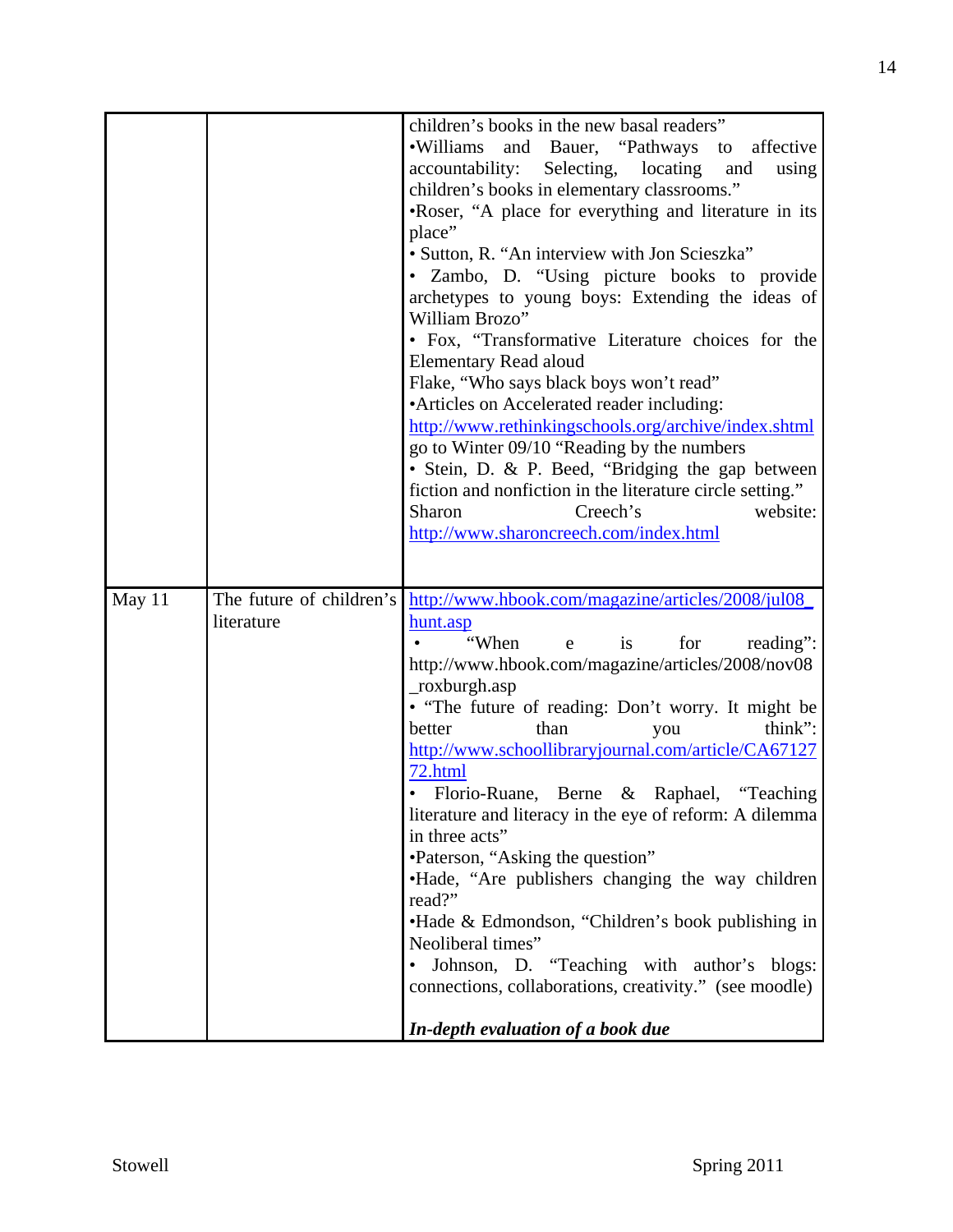| <b>GRADING</b>        |                      |                             |          |           |
|-----------------------|----------------------|-----------------------------|----------|-----------|
|                       | Choice I             |                             | 20       | Feb. 23   |
|                       | Choice II            |                             | 30       | April 13  |
|                       | Journal and analysis |                             | 10       | March 2   |
|                       | In-depth evaluation  |                             | 30       | May $11$  |
|                       | Comment cards        |                             | 30       | Each week |
|                       | "Quick Writes"       |                             | 30       |           |
|                       | <b>TOTAL</b>         |                             | 150 PTS. |           |
| <b>Grading Scale:</b> |                      |                             |          |           |
| A                     | 95-100               | $B-$                        | 83-85    |           |
| $A -$                 | 92-94                | $C+$                        | 80-82    |           |
| $B+$                  | 89-91                | $\mathcal{C}_{\mathcal{C}}$ | 77-79    |           |
| B                     | 86-88                | C-                          | 74-76    |           |
|                       |                      |                             |          |           |

### **COE Attendance Policy**

Due to the dynamic and interactive nature of courses in the College of Education, all students are expected to attend all classes and participate actively. At a minimum, students must attend more than 80% of class time, or s/he **may not receive a passing grade** for the course at the discretion of the instructor. Individual instructors may adopt more stringent attendance requirements. Should the student have extenuating circumstances, s/he should contact the instructor as soon as possible.

A good student is one who adheres to standards of dependability and promptness. If you miss more than two class sessions or are late (or leave early) for more than three sessions, you cannot receive an A. If you miss more than three class sessions you cannot receive a B. Late assignments will be penalized by a 5% deduction in points for each weekday late. After two weeks, late assignments will be given a zero. If you have extraordinary circumstances in your life which will impact your assignments, please let me know. I want you to be able to stay in school and succeed. If you have any questions or concerns, please feel free to come in and speak with me about them.

#### **Students with Disabilities Requiring Reasonable Accommodations**

Students must be approved for services by providing appropriate and recent documentation to the Office of Disable Student Services (DSS). This office is located in Craven Hall 5205, and can be contacted by phone at (760) 750-4905, or TTY (760) 750-4909. Students authorized by DSS to receive reasonable accommodations should meet with their instructor during office hours or, in order to ensure confidentiality, in a more private setting.

#### **CSUSM Academic Honesty Policy**

"Students will be expected to adhere to standards of academic honesty and integrity, as outlined in the Student Academic Honesty Policy. All written work and oral presentation assignments must be original work. All ideas/materials that are borrowed from other sources must have appropriate references to the original sources. Any quoted material should give credit to the source and be punctuated with quotation marks.